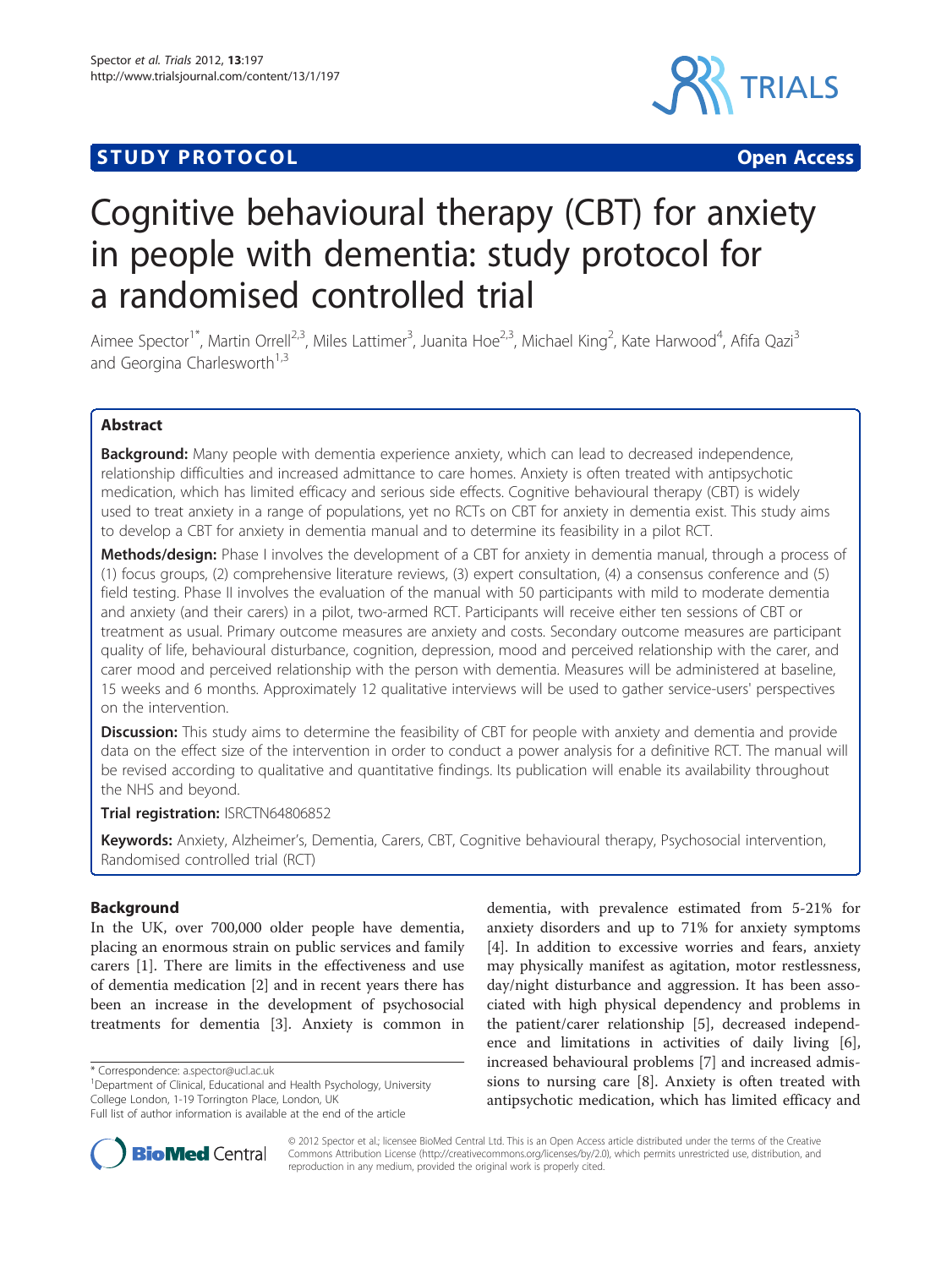serious side effects, including sedation, depression, stroke and cognitive deterioration [\[9](#page-5-0)].

Cognitive behaviour therapy (CBT) [\[10](#page-5-0)] focuses on the interplay among people's thoughts, feelings and behaviour. It primarily focuses on the here and now, is highly collaborative and aims to identify personalised, timelimited goals and strategies that are put into practice between sessions ("homework"). There is robust evidence that CBT is an effective first-line strategy for anxiety in general adult populations [\[2](#page-5-0)] and for cognitively intact older people [[11](#page-5-0)]. CBT has been widely adopted by the NHS, for example 'Improving Access to Psychological Therapies' (IAPT) [[12\]](#page-5-0) aims to support primary care trusts in implementing CBT for depression and anxiety in people of 'working age'.

People with dementia have diminished cognitive resources, but there is evidence that they can learn and develop skills, even when moderately cognitively impaired [\[13](#page-5-0)]. This suggests that CBT in an adapted form could be used with this client group, as it has been in other impaired populations such as those with learning disabilities [\[14](#page-5-0)]. There is evidence for the effectiveness of CBT for depression in dementia, primarily through case studies and an RCT by Teri et al. [\[7](#page-5-0)]. There are only four small studies examining CBT for anxiety in dementia. Kipling et al. [\[15\]](#page-5-0) found changes in behaviour, cognition and mood in a group of three people. Koder [[16](#page-5-0)] and Kraus et al. [[17](#page-5-0)] each described two individual cases and found clinically meaningful reductions in anxiety, plus improved mood and participation in pleasurable activities [[17\]](#page-5-0), and reduction in alcohol intake and night awakenings [\[16\]](#page-5-0). Paukert et al. [[18\]](#page-5-0) developed Peaceful Mind, a CBT intervention for anxiety and dementia, finding reductions in anxiety, depression and carer distress in an open trial containing eight individuals. All four studies suggest that CBT in people with dementia is feasible and concluded that larger trials are now needed, yet there are no published RCTs in CBT for anxiety for dementia.

There will be two phases to this trial, which correspond to phase I and II of the MRC's guidelines for developing a complex intervention and assessing feasibility [[19\]](#page-5-0). The key aims are:

- (1) To develop a CBT intervention manual.
- (2) To assess the feasibility of the intervention through a single-blind, pilot RCT on CBT versus treatment as usual (TAU) for people with dementia and their carers. This will include an assessment of acceptability, compliance, recruitment and retention.
- (3) To conduct qualitative interviews with participants, assessing the acceptability of the treatment and examining whether changes generalised.

# Method

### Phase I: Development phase

This phase consisted of four stages:

- 1. Focus groups: We conducted nine focus groups with service-users (people with dementia, family carers and staff groups) on causes and management of anxiety [\[20](#page-5-0)]. Emerging themes included coming to terms with the diagnosis and loss of skills as causes, and person-centred care, memory aids and medication as a last resort in terms of management.
- 2. Comprehensive literature reviews: We have published the protocol for a Cochrane systematic review on psychosocial interventions for anxiety and depression in dementia [[21](#page-5-0)] and are currently writing the full review. The findings of relevant studies identified in the Cochrane review along with the focus group findings and outcomes of a comprehensive review of the literature on CBT for anxiety (in general populations and with older adults) were used to adapt the best features and identify key techniques and potential adaptations and generate version 1 of the manual.
- 3. Expert consultation: Version 1 of the manual was sent to three experts in dementia and/or CBT and revised according to their comments, generating version 2.
- 4. Consensus process: A Delphi process [\[22\]](#page-5-0) is commonly used to reach consensus when defining new interventions in health service research. We used a modified Delphi process, outlining a set number of cycles at the outset. Version 2 was brought to an advisory panel of 30 multidisciplinary experts (psychologists, psychiatrists, CBT therapists, carers, admiral nurses and occupational therapists) at a half-day consensus conference. Different parts of the manual were discussed by small groups, with the aim of generating feedback and suggestions for modifications. Amendments following the consensus conference generated version 3 of the manual.
- 5. Field testing: Version 3 was field tested with three people with dementia and their carers, which generated information about modifications needed to improve its feasibility and relevance in practice. These data were used to develop version 4 of the manual, which was sent back to an expert panel for further comments. Further modifications resulted in version 5, to be used for the trial.

## Phase 11: Intervention phase Design

The design is a single-blind, multicentre, pilot RCT of CBT plus treatment as usual (TAU) versus TAU for people with dementia. Patient-carer dyads will be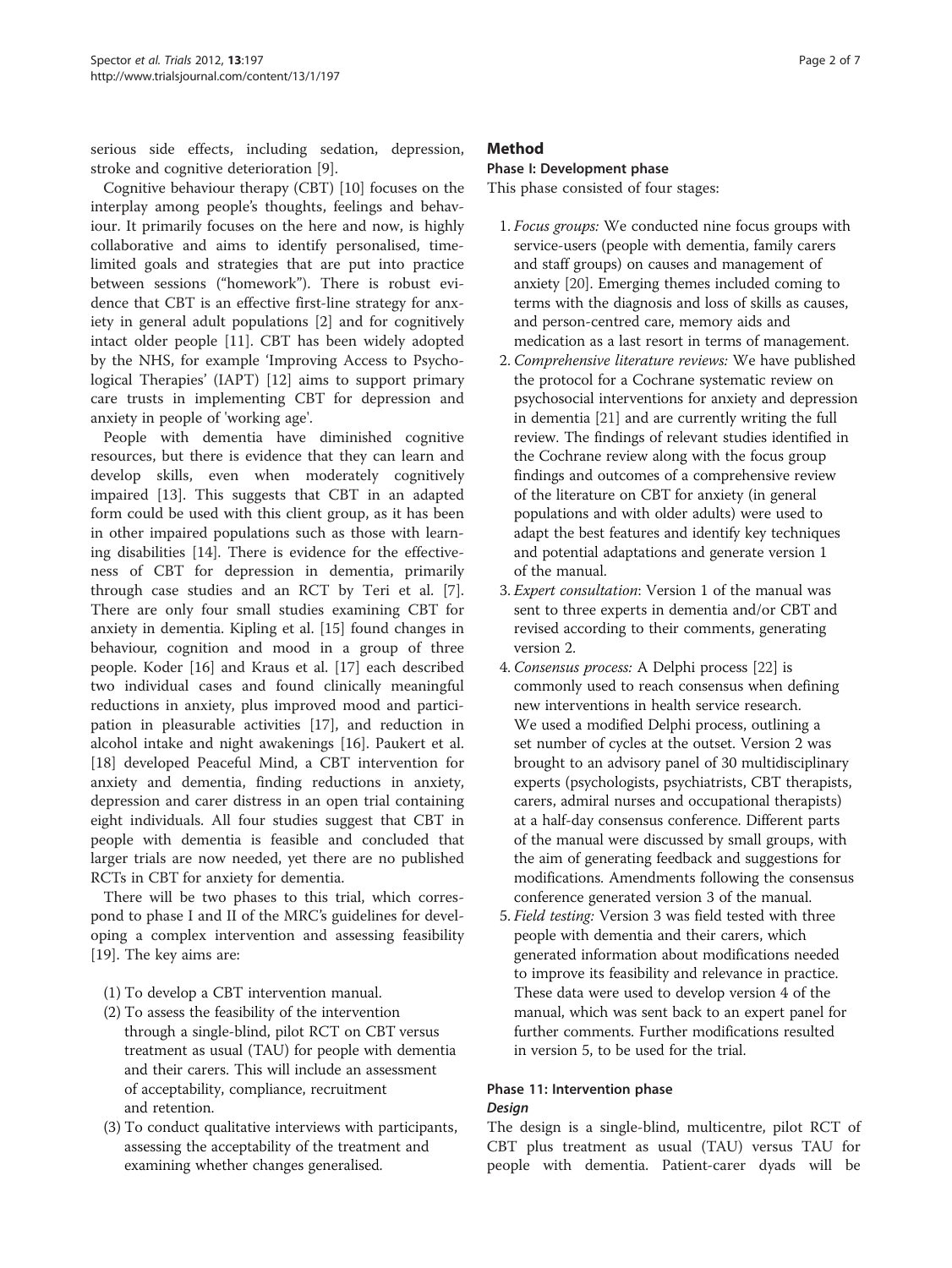randomly allocated to either CBT or TAU. As no trials have been done in this area, we were unable to estimate the likely effect size of this intervention. We will recruit 50 participants with power set at 80%,  $p = 0.05$ . This will be adequate to detect an effect size of 0.8 or above. An objective of this study is to provide data on the actual effect size of the intervention in order to do a power analysis for a definitive RCT. Figure 1 shows the trial design.

# **Participants**

Fifty participants and their carers will be recruited through North East London Foundation Trust (NELFT) and North Essex Partnership NHS Foundation Trust (NEPFT). Recruitment will be through memory services, community mental health teams, admiral nursing teams and outpatient referrals.

Inclusion criteria are:

- 1. Meet DSM-IV criteria for dementia in mild to moderate range, Clinical Dementia Rating (CDR) [[23](#page-5-0)] score of 0.5, 1 or 2.
- 2. Clinical anxiety, as determined by a score of 11 or above on the Rating Anxiety in Dementia scale (RAID) [\[24\]](#page-5-0).
- 3. Living in the community.
- 4. The presence of a carer who is willing to participate in the therapy.
- 5. An ability to understand and communicate in English.
- 6. Willing to engage in therapy involving discussion of thoughts and feelings.

Exclusion criteria are:

- 1. Co-morbid psychiatric disorder (e.g. psychosis) or challenging behaviour (e.g. severe agitation) likely to prevent engagement in therapy.
- 2. Presence of a learning disability or severe physical illness that could impact on participation.

# Ethical considerations

Ethical approval was obtained through the East London 3 Research Ethics Committee (ref. no. 10/H0701/124). Informed consent will be sought from participants and their carers, using current guidance from the British Psychological Society on evaluation of capacity. Participants may withdraw from the trial at any time without giving a reason. The withdrawal of the participant from

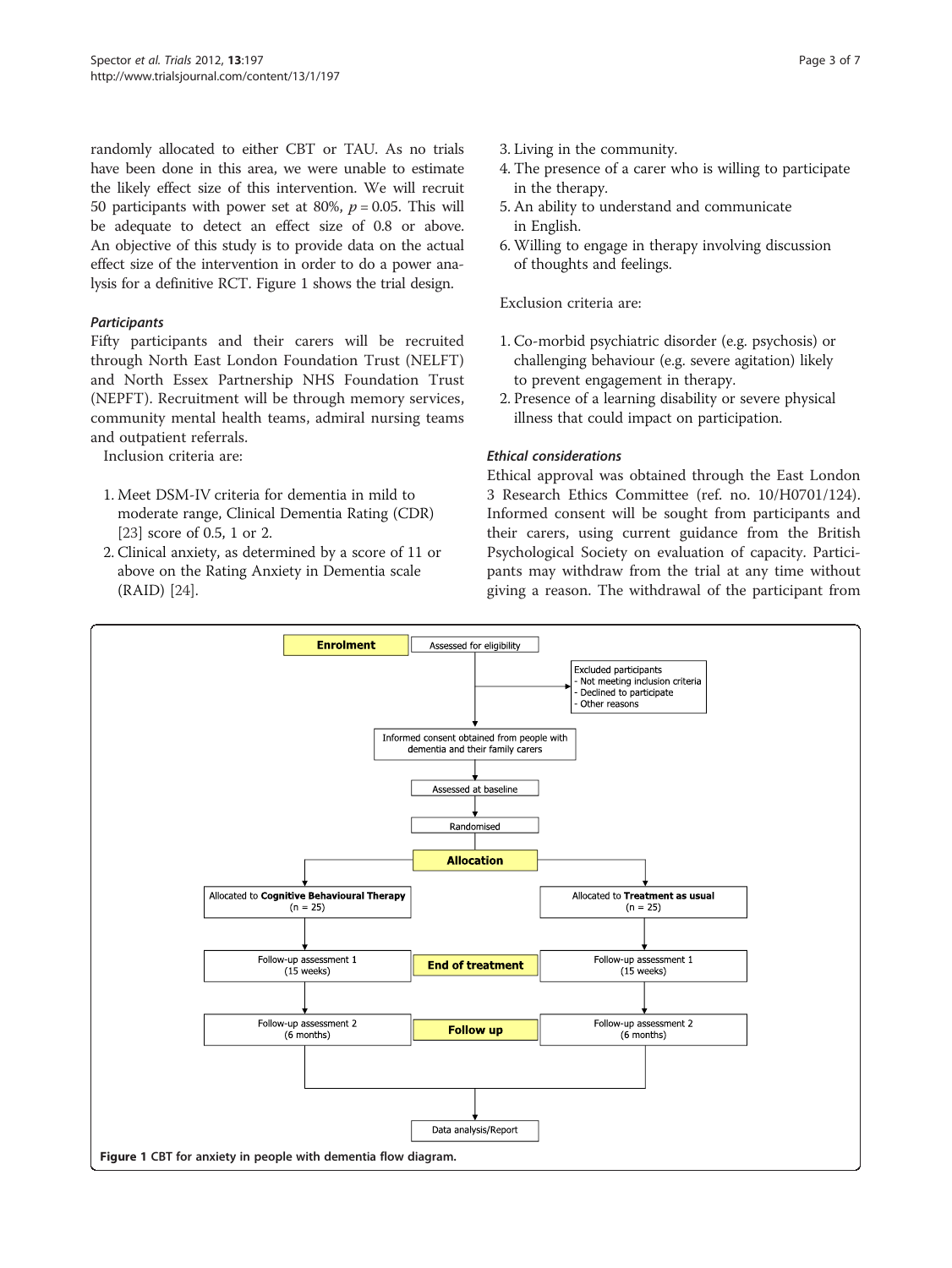the trial will not affect their access to other appropriate treatments or services.

All information disclosed in the study will be kept confidential, and participants will not be identifiable in any material published as part of the study in any way. All data are stored without any identifying details under secure conditions and all tapes will be destroyed at the end of the trial. In line with Standard Operating Procedures for the study, the reporting of Serious Adverse Events will be made to the Chief Investigator. The Chief Investigator will then inform the Research & Development Manager and Trust Governance Manager. Local policy and procedures will be followed for reporting and investigating serious untoward incidents.

### Randomisation

Randomisation will be conducted by telephoning an independent administrator within PRIMENT Clinical Trials Unit after the participant/carer has provided informed consent and baseline data. The randomisation schedule is being developed by an independent statistician in PRIMENT, and blocking will be employed (with block sizes varying between 4 and 6) to help ensure equal numbers in the intervention and control arms.

#### Interventions

CBT plus TAU: The patient-carer dyads will participate in 10 weekly sessions, each lasting 1 h hour. This number was determined on the basis of the published literature, the team's experience and patient and carer feedback.

The manual is divided into four phases. Phase 1 involves assessment and formulation. Key aims are to build a collaborative relationship, socialisation to the CBT model, identifying goals and establishing the involvement of the carer. The carer's role is to support the person with dementia in implementing strategies, for example applying what has been discussed during sessions in everyday life. Their involvement could range from very little (e.g. attending brief parts of some sessions) to being present at all times. Phase 2 involves the application of change processes, which the therapist will adapt according to the needs and strengths of the individual. These include identifying and practicing strategies for feeling safe, identifying and challenging unhelpful cognitions, 'realistic negative automatic thoughts', calming thoughts (on cue cards) and behavioural experiments. Phase 3 works on ending the therapy and developing a blueprint for the future. This includes reviewing and consolidating learned skills, integration of skills into everyday life and considering the future involvement of carers and others.

Sessions will cover themes and broad ideas, but there will be specific guidelines on how to adapt them to suit

the needs of individuals. For example, the degree to which 'cognitive' and 'behavioural' elements are used will vary, with higher functioning participants being more able to access the 'cognitive' and a greater emphasis on behavioural aspects with the more impaired.

For some, sessions may need to be shortened or breaks may be required to maximise attention.

Telephone contact will be offered between sessions to answer questions and encourage ongoing work, should it be required. Sessions will be delivered by clinical or counselling psychologists, with experience of working with people with dementia. They will be given regular clinical supervision by a senior old age clinical psychologist with specialist CBT training.

Treatment as usual (TAU): This is defined as the standard treatment available to people with anxiety and dementia, which is most likely to include medication or no treatment.

#### Outcome measures

All outcome measures will be administered by the main research assistant, blind to group allocation, at week 1 (baseline), week 15 (follow-up 1) and 6 months (followup 2). Fifteen weeks for follow-up 1 was determined by the field-testing phase, which suggested that it takes an average of 15 weeks to complete a ten-session intervention because of factors such as randomisation time, illness and holiday. Demographics and general information will be collected including age, gender, ethnic group, use of medication (including anxiolytics and cholinesterase inhibitors), treatment preference and participation in other activities. The Clinical Dementia Rating (CDR) [[23\]](#page-5-0) will be used to provide a global rating of dementia severity as part of the general background information.

#### Primary outcome measures

- 1. Rating Anxiety in Dementia (RAID) [[24\]](#page-5-0). This rates signs and symptoms of anxiety using interviews with carers and people with dementia. There are 18 questions in four categories: worry, apprehension, vigilance, motor tension and autonomic hypersensitivity. A score of 11 or above indicates significant clinical anxiety. It has good inter-rater and test-retest reliability, is sensitive to change and correlates with quality of life [\[25\]](#page-5-0).
- 2. Clinical Services Receipt Inventory (CSRI) [\[26\]](#page-6-0). A tool that collects information about the interviewee's use of health and social care services, accommodation and living situations, income, employment and benefits, and any changes that may be incurred in the receipt of these services (after the therapy).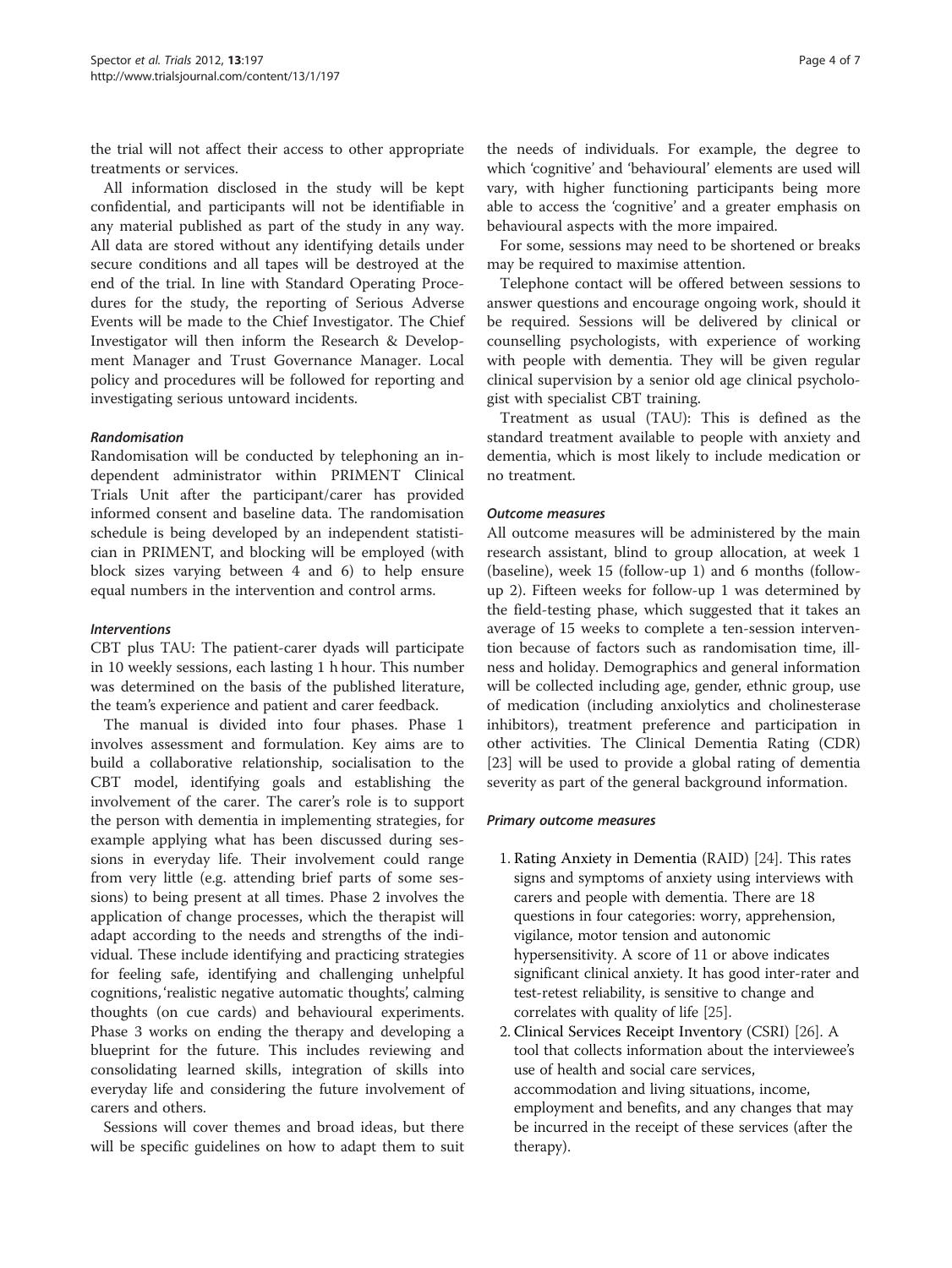## Secondary outcome measures

- 3. Mood: Hospital Anxiety and Depression Scale (HADS) [\[27](#page-6-0)]. The HADS is a widely used measure of anxiety and depression validated for all age groups.
- 4. Quality of life (QOL): Quality of Life-Alzheimer's Disease (QOL-AD) [[28\]](#page-6-0). This is a self-report measure for the person and their carer, with 13 items covering domains including physical health, energy, friends and fun. It has excellent inter-rater reliability and internal consistency, and good content, criterion and construct validity.
- 5. Behavioural disturbance: Neuropsychiatric Inventory (NPI) [\[29\]](#page-6-0). This assesses ten areas including delusions, hallucinations, dysphoria and agitation/ aggression. Content and concurrent validity, inter-rater and test-retest reliability and internal consistency are all good.
- 6. Cognitive function: Mini-Mental State Examination (MMSE) [[30](#page-6-0)]. This is an internationally recognised, 11-item set of simple tasks presented to the participant including orientation to time and place, attention, recall, language and visual construction. It has a maximum score of 30 points, with 24 or less suggesting cognitive impairment. Reliability and validity are satisfactory.
- 7. Depression: Cornell Scale for Depression in Dementia [[31](#page-6-0)]. This rates depression in five categories including mood-related signs, behavioural disturbance and ideational disturbance, using information from interviews with staff and participants. Good reliability and validity have been demonstrated.
- 8. Person-carer relationship: Quality of Caregiver and Patient Relationship (QCPR) [[32\]](#page-6-0). This is a 14-item scale measuring relationship quality including the level of criticism and level of warmth, rated by both the person and their carer. Good reliability and validity have been demonstrated.
- 9. Carer mood: Hospital Anxiety and Depression Scale (HADS) [[27](#page-6-0)].

# Qualitative interviews

After follow-up 1, 12 patient-carer dyads who received CBT will be invited to take part in qualitative interviews, led by another research assistant (to ensure blindness to treatment) and lasting approximately 1 hour. Issues addressed will include experiences of the sessions, views on themes and techniques, and benefits/changes identified in everyday life. Interviews will be audio recorded and transcribed. Framework analysis [[33](#page-6-0)] will be used to extract themes and draw conclusions.

### Treatment implementation strategies

Treatment implementation (TI) strategies are recommended to ensure that treatment has been delivered, received and enacted as intended [\[34](#page-6-0)]. We will employ several methods to monitor treatment delivery and receipt: (1) the training and manual; (2) an adherence checklist devised in the manual, developed for the purpose of the study; (3) by audio recording all sessions, of which a random sample will be checked by GC for adherence to the manual. Treatment receipt and enactment will also be explored through qualitative interviews.

### Statistical analysis

As this is a pilot trial, our main aims in evaluation will be to record response to recruitment, acceptability of randomisation, retention in therapy, attrition, prescribing of anxiolytics, any negative effects, extent/distribution of missing data and basic costs. We will conduct exploratory statistical analyses as our sample size will limit definitive conclusions. Data will be analysed by SPSSv16 using 'intention to treat'. Differences in outcomes between the two arms of the RCT over time will be modelled using generalised estimating equations, taking into account potential clustering due to using several therapists. We will also conduct exploratory analyses of factors predicting treatment outcome such as anxiolytic medication, age, dementia severity, treatment preference and number of sessions received. The confidence intervals around the effect size for the primary outcome, anxiety, will help us to estimate the sample size required for a full-scale trial.

# **Discussion**

The NHS predominantly offers either nothing (as anxiety frequently goes unrecognised) or medication for anxiety in dementia, even though NHS guidelines suggest that it should only be used if there is severe distress or risk [\[2\]](#page-5-0). We will produce a CBT training manual for staff, which we will make available online. This will enable its widespread use by NHS professionals. This trial should prepare the ground for a definitive RCT, with CBT potentially offering an alternative to medication for many people. CBT could lead to significant and generalised benefits, reducing excess disability and social exclusion, by improving cognitive and behavioural functioning and reducing carer burden. Costs to the NHS might be reduced through decreased use of medication, services (such as GP visits) and reduced nursing home placement.

The National Dementia Strategy [\[35\]](#page-6-0) highlights (1) the need for early treatment and support around the time of diagnosis and (2) keeping people at home for longer. CBT could provide the emotional support and skill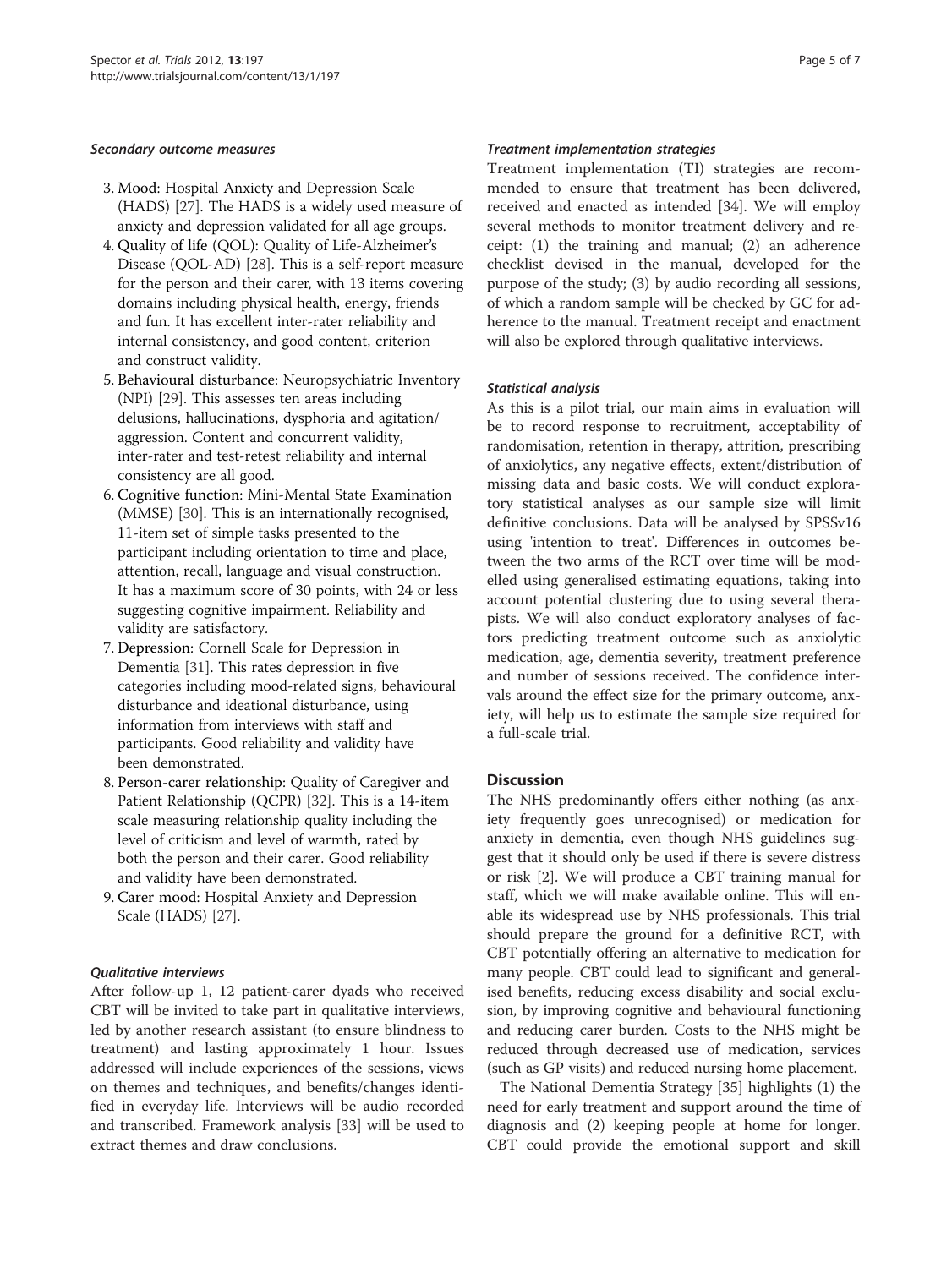<span id="page-5-0"></span>development needed at diagnosis, often a time of extreme anxiety, and improve the home situation by offering carers strategies to help the person at difficult times and across situations. Ultimately, it will allow patients the option of a first-line psychological intervention, the norm in general clinical practice.

#### Trial status

The trial commenced in November 2010 and will end in April 2013. It is currently half way through the recruitment phase, with 25 of the 50 participants recruited.

#### Abbreviations

CBT: Cognitive behavioural therapy; CDR: Clinical Dementia Rating; CSRI: Client Service Receipt Inventory; DoH: Department of Health; HADS: Hospital Anxiety and Depression Scale; IAPT: Improving access to psychological therapies; MMSE: Mini-Mental State Examination; MRC: Medical research council; NELFT: North East London NHS Foundation Trust; NEPFT: North Essex Partnership NHS Foundation Trust; NICE: National Institute of Clinical Excellence; NPI: Neuropsychiatric Inventory; QCPR: Quality of Caregiver and Patient Relationship; QOL: Quality of life; QoL-AD: Quality of life-Alzheimer's disease; RAID: Rating Anxiety in Dementia; RCT: Randomised controlled trial; SPSS: Statistical Product and Service Solutions; TAU: Treatment as usual; TI: Treatment implementation.

#### Competing interests

The authors declare that they have no competing interests.

#### Authors' contributions

AS conceived of the study, led its design and coordination, and drafted the manuscript. MO provided trial expertise. ML prepared materials for the article and contributes to the daily trial management. JH provided admiral nurse input. MK oversaw the methodology. KH provided input from a carer's perspective. AQ provided psychiatry expertise. GC provided expertise from a CBT perspective. All authors have read and contributed to drafts of the manuscript.

#### Acknowledgements

This article presents independent research funded by the National Institute for Health Research (NIHR) under its Research for Patient Benefit (RfPB) Programme (grant reference number PB-PG-0609-18230). The views expressed are those of the author(s) and not necessarily those of the NHS, the NIHR or the Department of Health. The grant holders are AS (Principal Investigator), MO, GC, AQ, MK and KH. We would like to thank Dr Astrid Schepers, who helped to prepare material for this manuscript.

#### Author details

<sup>1</sup>Department of Clinical, Educational and Health Psychology, University College London, 1-19 Torrington Place, London, UK. <sup>2</sup> Department of Mental Health Sciences, University College London, Charles Bell House, 67-73 Riding House Street, London, UK. <sup>3</sup>Research and Development Department, North East London NHS Foundation Trust, Goodmayes Hospital, Barley Lane, London, Ilford Essex IG3 8XJ, UK. <sup>4</sup>61 St Augustine's Road, London NW1 9RR, UK.

#### Received: 20 June 2012 Accepted: 12 October 2012 Published: 23 October 2012

#### References

- 1. Alzheimer's Society: The Full Report.: Dementia UK; 2007. [http://alzheimers.](http://alzheimers.org.uk/site/scripts/download_info.php?fileID=2) [org.uk/site/scripts/download\\_info.php?fileID=2.](http://alzheimers.org.uk/site/scripts/download_info.php?fileID=2)
- National Institute for Health and Clinical Excellence (NICE): Management of Anxiety (panic disorder with or without agoraphobia or generalised anxiety disorder) in adults in primary, secondary and community care, NICE Clinical Guideline 22. London: National Institute for Health and Clinical Excellence; 2007. [www.nice.org.uk.](http://www.nice.org.uk)
- 3. Olazarán J, Reisberg B, Clare L, Cruz I, Peña-Casanova J, del Ser T, Woods B, Beck C, Auer S, Lai C, Spector A, Fazio S, Bond J, Kivipelto M, Brodaty H,

Rojo JM, Collins H, Teri L, Mittelman M, Orrell M, Feldman HH, Muñiz R: Nonpharmacological therapies in Alzheimer's disease: a systematic review of efficacy. Dement Geriatr Cogn Disord 2010, 30:161–178.

- 4. Seignourel PJ, Kunik ME, Snow L, Wilson N, Stanley M: Anxiety in dementia: a critical review. Clin Psychol Rev 2008, 28:1071–1082.
- 5. Orrell M, Bebbington P: Psychosocial stress and anxiety in senile dementia. J Affect Disord 1996, 39(3):165–173.
- 6. Porter V, Buxton WG, Fairbanks LA, Strickland T, O'Connor SM, Rosenberg-Thompson S, Cummings JL: Frequency and characteristics of anxiety amongst patients with Alzheimer's Disease and related dementias. J Neuropsychiatry Clin Neurosci 2003, 15:180-186.
- 7. Teri L, Logsdon R, Uomoto J, McCurry SM: Behavioural treatment of depression in dementia patients: a controlled clinical trial. J Gerontol 1999, 52(b):159–166.
- 8. Gibbons LE, Teri L, Logsdon R, McCurry SM, Kukull W, Bowen J, McCormick W, Larson E: Anxiety symptoms as predictors of nursing home placement in patients with Alzheimer's disease. Journal of Clinical Geropsychology 2002, 8(4):335–342.
- 9. Moretti R, Torre P, Antonello R, Pizzolato G: Atypical neuroleptics as a treatment of agitation and anxiety in Alzheimer's disease: risks or benefits. Expert Rev Neurother 2006, 6(5):705–710.
- 10. Beck AT, Rush AJ, Shaw BF, Emery G: Cognitive Therapy of Depression. New York: Guilford; 1979.
- 11. Laidlaw K, Knight B: Handbook of Emotional Disorders in Later Life: Assessment and Treatment. Oxford: Oxford University Press; 2008.
- 12. Department of Health: Improving Access to Psychological Therapies (IAPT). 2008. [www.iapt.nhs.uk](http://www.iapt.nhs.uk).
- 13. Spector A, Thorgrimsen L, Woods B, Royan L, Davies S, Butterworth M, Orrell M: Efficacy of an evidence-based cognitive stimulation therapy programme for people with dementia: randomised Controlled Trial. Br J Psychiatry 2003, 183:248–254.
- 14. Dagnan D, Chadwick P, Proudlove J: Toward an assessment of suitability of people with mental retardation for cognitive therapy. Cognitive Therapy and Research 2000, 24(6):627–636.
- 15. Kipling T, Bailey M, Charlesworth G: The feasibility of a cognitive behavioral therapy group for men with mild to moderate cognitive impairment. Behav Cogn Psychother 1999, 27:189–193.
- 16. Koder D: Treatment of anxiety in the cognitively impaired elderly: can cognitive-behavior therapy help? Int Psychogeriatr 1998, 10:173-182.
- 17. Kraus C, Seignournel P, Balasubramanyam V, Snow L, Wilson NL, Kunik ME, Schulz MD, Stanley MA: Cognitive behavioural treatment for anxiety in two patients with dementia: two case studies. J Psychiatr Pract 2008, 14(3):186–192.
- 18. Paukert AL, Calleo J, Kraus-Schuman C, Snow L, Wilson N, Petersen NJ, Kunik ME, Stanley MA: Peaceful Mind: an open trial of cognitive-behavioral therapy for anxiety in persons with dementia. Int Psychogeriatr 2010, 22(6):1012–1021.
- 19. Craig P, Dieppe P, Macintyre S, Michie S, Nazareth I, Petticrew M: Developing and Evaluating complex interventions: the new medical research council guidance. BMJ 2008, 337:a1655.
- 20. Qazi A, Spector A, Orrell M: User, carer and staff perspectives on managing anxiety in dementia: A qualitative study. J Affect Disord 2010, 125(1):295–300.
- 21. Orgeta V, Spector A, Orrell M: Psychological treatments for depression and anxiety in dementia and mild cognitive impairment (protocol). doi[:1002/14651858.CD009125.](http://dx.doi.org/1002/14651858.CD009125) Cochrane Database of Systematic Reviews 2011, Issue 5. Art. No. CD009125.
- 22. Elwyn G, O'Connor A, Stacey D, Volk R, Edwards A, Coulter A, Thomson R, Barratt A, Barry M, Bernstein S, Butow P, Clarke A, Entwistle V, Feldman-Stewart D, Holmes-Royner M, Llewellyn-Thomas H, Moumjid N, Mulley A, Ruland C, Sepucha K, Sykes A, Whelan T: Developing a quality criteria framework for patient decision aids: online international Delphi consensus process. BMJ 2006, 333(7565):417.
- 23. Hughes CP, Berg L, Danziger WL, Coben LA, Martin RL: A new clinical scale for the staging of dementia. Br J Psychiatry 1982, 140:566-572.
- 24. Shankar KK, Walker M, Frost D, Orrell MW: The development of a valid and reliable scale for rating anxiety in dementia (RAID). Ageing and Mental Health 1999, 3(1):39–49.
- 25. Qazi A, Shankar K, Orrell M: Managing anxiety in people with dementia: a case series. J Affect Disord 2003, 76(1):261–265.